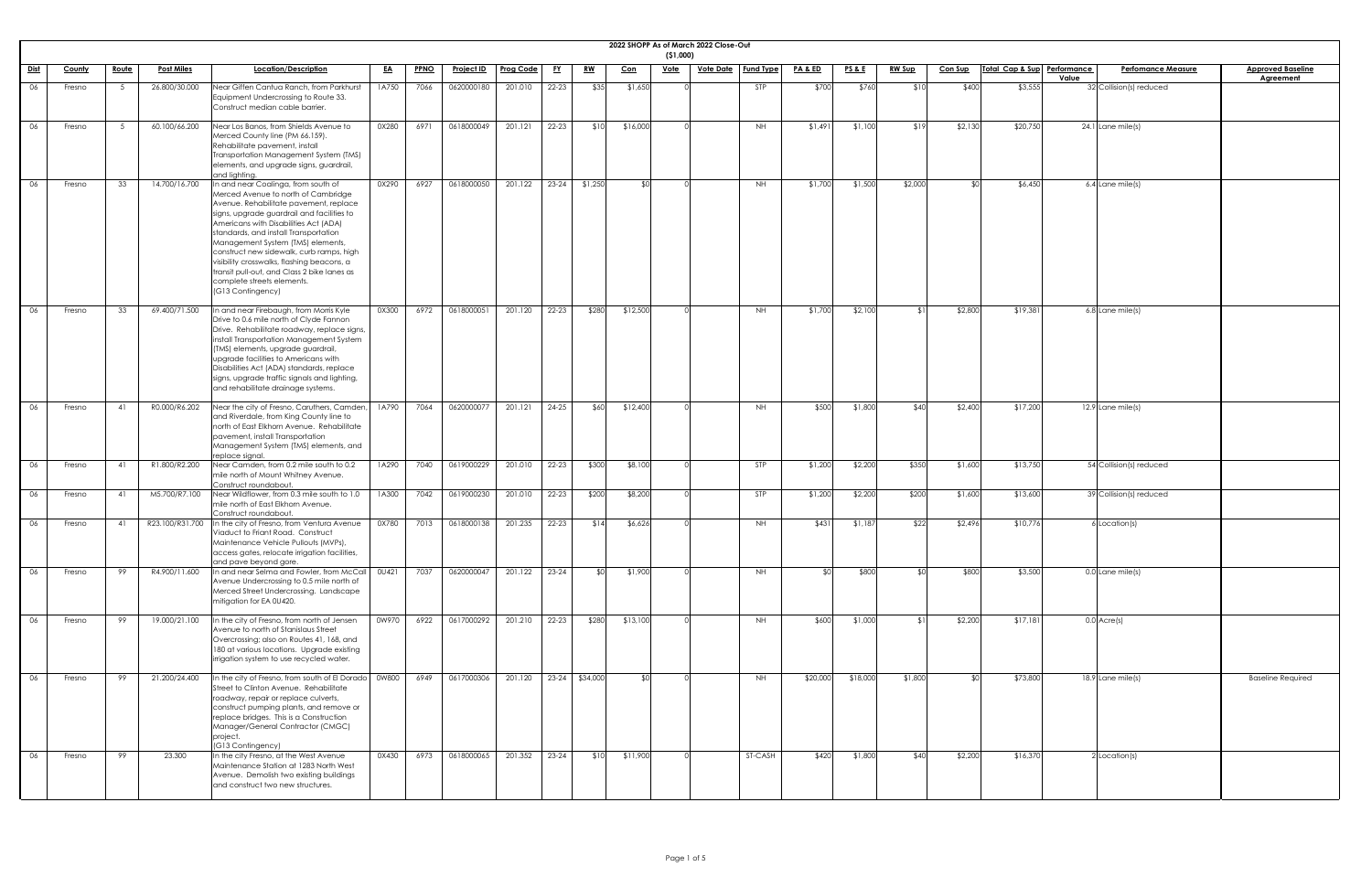|             |               |              |                   |                                                                                                                                                                                                                                                                                                                         |              |             |                   |                  |           |           |            | (51,000)    | 2022 SHOPP As of March 2022 Close-Out |                  |                    |                 |               |                |                             |       |                           |                                              |
|-------------|---------------|--------------|-------------------|-------------------------------------------------------------------------------------------------------------------------------------------------------------------------------------------------------------------------------------------------------------------------------------------------------------------------|--------------|-------------|-------------------|------------------|-----------|-----------|------------|-------------|---------------------------------------|------------------|--------------------|-----------------|---------------|----------------|-----------------------------|-------|---------------------------|----------------------------------------------|
| <u>Dist</u> | <b>County</b> | <u>Route</u> | <b>Post Miles</b> | Location/Description                                                                                                                                                                                                                                                                                                    | <u>EA</u>    | <b>PPNO</b> | <b>Project ID</b> | <b>Prog Code</b> | <u>FY</u> | <u>RW</u> | <u>Con</u> | <b>Vote</b> | <u>Vote Date</u>                      | <b>Fund Type</b> | <u>PA &amp; ED</u> | <u>PS&amp;E</u> | <b>RW Sup</b> | <b>Con Sup</b> | Total Cap & Sup Performance | Value | <b>Perfomance Measure</b> | <b>Approved Baseline</b><br><b>Agreement</b> |
| 06          | Fresno        | 168          | R8.300/45.800     | In and near Clovis, from Fowler Avenue to<br>east of Warbler Lane near Shaver Lake (PM<br>R8.28/45.8) at various locations.<br>Rehabilitate drainage systems.                                                                                                                                                           | 0X220        | 6992        | 0618000041        | 201.151          | $24 - 25$ | \$270     | \$17,800   |             |                                       | RMRA             | \$4,500            | \$1,900         | \$1,000       | \$2,700        | \$28,170                    |       | 151 Culvert(s) (ea)       |                                              |
| 06          | Fresno        | 168          | 49.000/49.400     | Near Shaver Lake, from 0.7 mile west of to<br>0.3 mile west of Huntington Lake Road.<br>Construct sidehill viaduct structure.                                                                                                                                                                                           | 1A090        | 7061        | 0620000065        | 201.131          | $24 - 25$ | \$31      | \$40,000   |             |                                       | <b>NH</b>        | \$4,800            | \$4,300         | \$240         | \$8,700        | \$58,071                    |       | Location(s)               |                                              |
| 06          | Fresno        | 180          | 47.300/48.000     | Near Rolinda, from 0.3 mile west to 0.3 mile<br>least of Dickenson Avenue. Construct<br>roundabout                                                                                                                                                                                                                      | 0Y410        | 7009        | 0619000172        | 201.010          | $23 - 24$ | \$830     | \$5,600    |             |                                       | <b>STP</b>       | \$1,600            | \$1,700         | \$800         | \$1,550        | \$12,080                    |       | 26 Collision(s) reduced   |                                              |
| 06          | Fresno        | 180          | R62.900/R65.300   | In and near Fresno, from Clovis Avenue to<br>Temperance Avenue. Construct concrete<br>median barrier and upgrade sign panels<br>and guardrail.                                                                                                                                                                          | 1A320        | 7038        | 0619000233        | 201.010          | $22 - 23$ | \$140     | \$4,200    |             |                                       | <b>STP</b>       | \$520              | \$1,100         | \$10          | \$1,100        | \$7,070                     |       | 24 Collision(s) reduced   |                                              |
| 06          | Fresno        | 180          | 89.600/90.700     | Near the community of Squaw Valley, from<br>east of George Smith Road to Elwood<br>Road. Construct two-way left-turn lane.                                                                                                                                                                                              | 1A460        | 7047        | 0620000037        | 201.010          | $23 - 24$ | \$70      | \$2,000    |             |                                       | <b>STP</b>       | \$950              | \$800           | \$20          | \$600          | \$4,440                     |       | 20 Collision(s) reduced   |                                              |
| 06          | Fresno        | 180          |                   | In Fresno County, on Routes 180, 5, 33, 41,<br>63, 168, 198, 245, and 269 at various<br>locations. Rehabilitate drainage systems.                                                                                                                                                                                       | 1A730        | 7071        | 0620000076        | 201.151          | $25 - 26$ | \$890     | \$9,340    |             |                                       | RMRA             | \$2,460            | \$1,960         | \$955         | \$2,120        | \$17,725                    |       | 104 Culvert(s) (ea)       |                                              |
| 06          | Fresno        | 198          |                   | In Fresno County, on Route 198 at various<br>locations. Improve drainage facilities by<br>repairing or replacing culverts.                                                                                                                                                                                              | 0X060        | 6921        | 0618000015        | 201.151          | $22 - 23$ | \$660     | \$14,900   |             |                                       | RMRA             | \$3,000            | \$1,600         | \$1,600       | \$2,800        | \$24,560                    |       | 76 Culvert(s) (ea)        |                                              |
| 06          | Kern          |              | R0.000/4.400      | Near Lebec, from Los Angeles County line<br>to south of Lebec Road. Rehabilitate<br>roadway and upgrade guardrail and<br>Transportation Management System (TMS)<br>elements.                                                                                                                                            | 0X330        | 6895        | 0618000055        | 201.122          | $22 - 23$ | \$30      | \$25,400   |             |                                       | NH.              | \$1,300            | \$1,600         | \$20          | \$3,000        | \$31,350                    |       | 17.5 Lane mile(s)         |                                              |
| 06          | Kern          |              | 0.700/1.100       | Near Grapevine, at the northbound and<br>southbound Tejon Pass Safety Roadside<br>Rest Areas (SRRAs). Upgrade water and<br>wastewater systems at SRRAs.                                                                                                                                                                 | 0X570        | 6976        | 0618000101        | 201.250          | $24 - 25$ | \$30      | \$5,300    |             |                                       | <b>NH</b>        | \$1,500            | \$1,600         | \$40          | \$1,700        | \$10,170                    |       | Location(s)               |                                              |
| 06          | Kern          |              | 4.400/10.200      | Near Grapevine, from south of Fort Tejon<br>Road to Grapevine Road Undercrossing.<br>Rehabilitate roadway, replace signs,<br>upgrade guardrail and Transportation<br>Management System (TMS) elements, and<br>rehabilitate drainage systems and lighting.                                                               | 0W920        | 6980        | 0618000063        | 201.122          | 24-25     | \$100     | \$80,969   |             |                                       | NH.              | \$2,908            | \$3,252         | \$101         | \$8,328        | \$95,658                    |       | 23.2 Lane mile(s)         | <b>Baseline Required</b>                     |
| 06          | Kern          |              | 10.200/15.900     | Near Grapevine, from Grapevine Road<br>Undercrossing to Route 5/99 Separation.<br>Rehabilitate pavement, replace signs,<br>install Transportation Management System<br>(TMS) elements, and rehabilitate drainage<br>systems.                                                                                            | <b>OU500</b> | 6985        | 0615000300        | 201.121          | $23 - 24$ | \$20      | \$16,800   |             |                                       | <b>NH</b>        | \$1,400            | \$2,200         | \$30          | \$1,900        | \$22,350                    |       | $42.7$ Lane mile(s)       |                                              |
| 06          | Kern          |              | 15.900R/30.000    | Near Bakersfield, from Route 99 to 0.9 mile<br>north of Old River Road. Rehabilitate<br>roadway, upgrade guardrail, signs, and<br>Transportation Management System (TMS)<br>elements, and enhance highway worker<br>safety                                                                                              | 0W930        | 7070        | 0619000223        | 201.120          | $25 - 26$ | \$53]     | \$28,844   |             |                                       | <b>NH</b>        | \$1,470            | \$1,850         | \$20          | \$3,430        | \$35,667                    |       | $56.9$ Lane mile(s)       |                                              |
| 06          | Kern          |              | 49.700/52.100     | Near Buttonwillow, from 2.2 miles north of<br>Stockdale Highway to Route 58. Construct<br>median cable barrier.                                                                                                                                                                                                         | 1A690        | 7052        | 0620000116        | 201.010          | $22 - 23$ | \$30      | \$3,100    |             |                                       | <b>STP</b>       | \$810              | \$1,100         | \$30          | \$650          | \$5,720                     |       | 24 Collision(s) reduced   |                                              |
| 06          | Kern          | 33           | 14.400/17.900     | In and near Taft, from Cadet Road to south<br>of Main Street/Gardner Field Road.<br>Rehabilitate roadway and drainage<br>systems, replace sign panels, widen<br>shoulders, install Transportation<br>Management System (TMS) elements, and<br>upgrade facilities to Americans with<br>Disabilities Act (ADA) standards. | 0W830        | 6950        | 0617000305        | 201.120          | $25 - 26$ | \$7,200   | \$11,300   |             |                                       | <b>NH</b>        | \$2,100            | \$1,800         | \$1,500       | \$2,600        | \$26,500                    |       | 9.5 Lane mile(s)          |                                              |
| 06          | Kern          | 33           | 21.800/39.800     | Near Taft, from 0.9 mile south of Henry Road<br>to north of Cymric Road (north) at various<br>locations. Rehabilitate drainage systems.                                                                                                                                                                                 | 0X240        | 6894        | 0618000043        | 201.151          | $23 - 24$ | \$630     | \$4,500    |             |                                       | RMRA             | \$1,700            | \$1,600         | \$1,500       | \$1,500        | \$11,430                    |       | 40 Culvert(s) (ea)        |                                              |
| 06          | Kern          | 33           | 40.400/59.000     | Near McKittrick, from south of Lokern Road<br>to 1.2 miles south of Route 46. Rehabilitate<br>pavement, replace signs, install<br>Transportation Management System (TMS)<br>elements, and rehabilitate drainage<br>systems.                                                                                             | 0Y130        | 6978        | 0619000010        | 201.121          | $22 - 23$ | \$220     | \$16,600   |             |                                       | <b>NH</b>        | \$1,800            | \$1,300         | \$350         | \$2,300        | \$22,570                    |       | $37.2$ Lane mile(s)       |                                              |

| <u>ine</u> |  |  |
|------------|--|--|
|            |  |  |
|            |  |  |
|            |  |  |
|            |  |  |
|            |  |  |
|            |  |  |
|            |  |  |
|            |  |  |
|            |  |  |
|            |  |  |
|            |  |  |
|            |  |  |
|            |  |  |
|            |  |  |
|            |  |  |
|            |  |  |
|            |  |  |
|            |  |  |
|            |  |  |
|            |  |  |
| l          |  |  |
|            |  |  |
|            |  |  |
|            |  |  |
|            |  |  |
|            |  |  |
|            |  |  |
|            |  |  |
|            |  |  |
|            |  |  |
|            |  |  |
|            |  |  |
|            |  |  |
|            |  |  |
|            |  |  |
|            |  |  |
|            |  |  |
|            |  |  |
|            |  |  |
|            |  |  |
|            |  |  |
|            |  |  |
|            |  |  |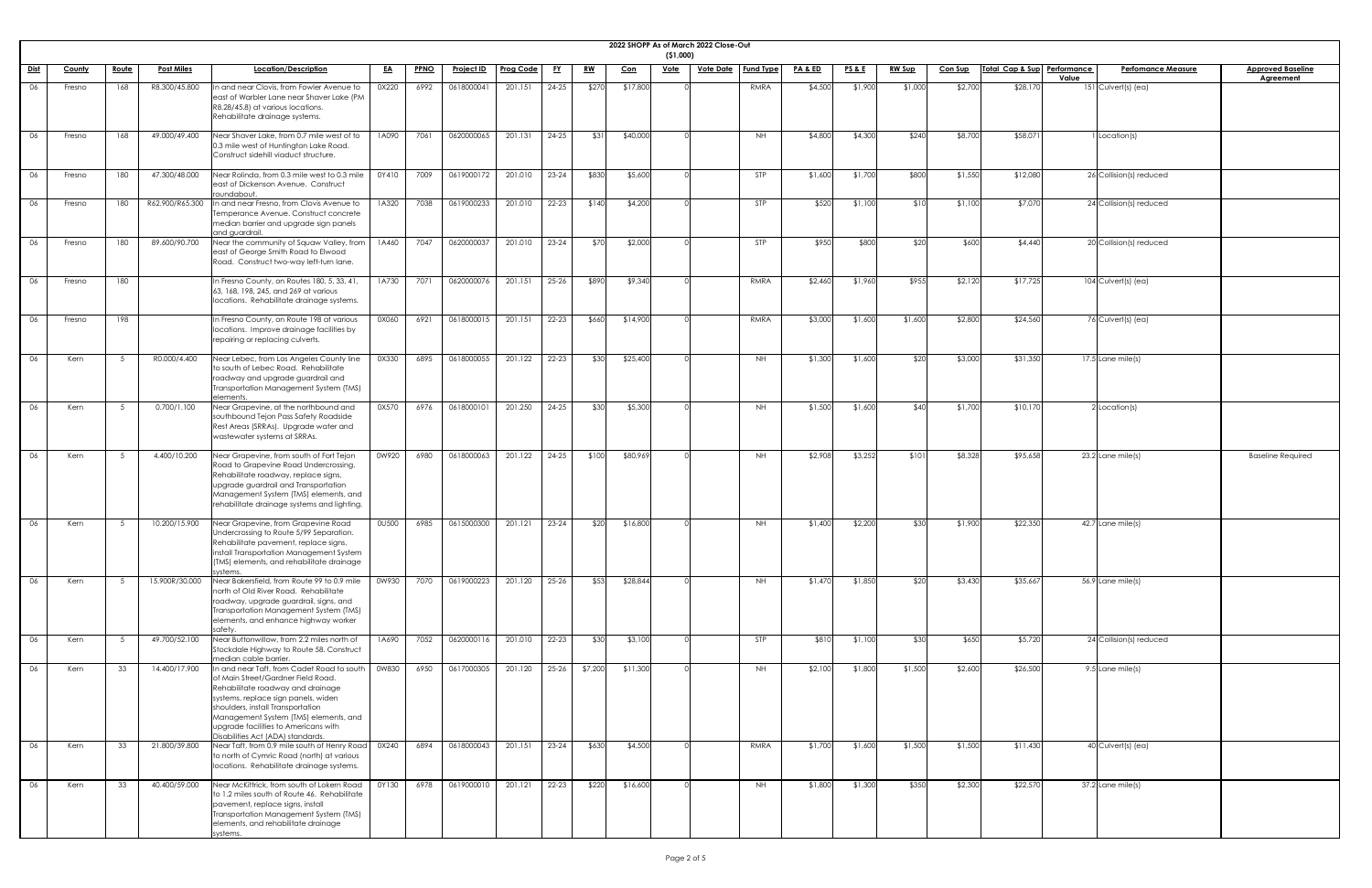|          | ( \$1,000)     | 2022 SHOPP As of March 2022 Close-Out |                  |         |         |               |          |                 |             |                           |                          |
|----------|----------------|---------------------------------------|------------------|---------|---------|---------------|----------|-----------------|-------------|---------------------------|--------------------------|
| Con      | <u>Vote</u>    | <b>Vote Date</b>                      | <b>Fund Type</b> | PA&ED   | PSB     | <b>RW Sup</b> | Con Sup  | Total Cap & Sup | Performance | <b>Perfomance Measure</b> | <b>Approved Baseline</b> |
| \$6,065  | $\overline{O}$ |                                       | <b>STP</b>       | \$1,200 | \$2,000 | \$950         | \$1,900  | \$13,617        | Value       | 38 Collision(s) reduced   | <b>Agreement</b>         |
| \$3,900  | $\overline{O}$ |                                       | <b>STP</b>       | \$1,400 | \$1,400 | \$1,000       | \$1,300  | \$10,100        |             | 26 Collision(s) reduced   |                          |
| \$4,000  | $\overline{O}$ |                                       | <b>NH</b>        | \$0     | \$0     | \$0           | \$0      | \$4,000         |             | 6.9 Lane mile(s)          |                          |
| \$14,300 | $\overline{O}$ |                                       | <b>NH</b>        | \$1,520 | \$1,700 | \$10          | \$2,400  | \$19,955        |             | $25.5$ Lane mile(s)       |                          |
| \$13,600 | $\overline{O}$ |                                       | $\mathsf{NH}\,$  | \$640   | \$1,395 | \$20          | \$1,830  | \$17,502        |             | 12.9 Lane mile(s)         |                          |
| \$10,200 | $\circ$        |                                       | <b>NH</b>        | \$910   | \$1,600 | \$50          | \$1,500  | \$14,270        |             | 5.8 Lane mile(s)          |                          |
| \$42,000 | $\overline{O}$ |                                       | NH               | \$5,000 | \$7,000 | \$270         | \$14,000 | \$68,290        |             | 20.6 Lane mile(s)         | <b>Baseline Required</b> |
| \$3,280  | $\overline{0}$ |                                       | ST-CASH          | \$685   | \$1,240 | \$130         | \$1,475  | \$6,821         |             | 1 Location(s)             |                          |
| \$26,500 | $\circ$        |                                       | <b>NH</b>        | \$3,200 | \$2,500 | \$6,300       | \$4,600  | \$59,000        |             | 7.8 Lane mile(s)          | Mar-2021 / SHOPP-P-202   |
| \$9,000  | $\overline{O}$ |                                       | $\mathsf{NH}\,$  | \$1,700 | \$2,300 | \$540         | \$1,800  | \$16,740        |             | 2.6 Lane mile(s)          |                          |
| \$9,200  | $\overline{0}$ |                                       | <b>NH</b>        | \$1,600 | \$1,500 | \$120         | \$2,000  | \$14,540        |             | 17.9 Lane mile(s)         |                          |
| \$0      | $\overline{O}$ |                                       | HBRR-S           | \$1,045 | \$5,100 | \$600         | $$0$     | \$7,845         |             | $1$ Bridge(s)             |                          |

|                 |        |              |                   |                                                                                                                                                                                                                                                                                                                                                                                                                                                                                                           |           |             |                   |                  |           |                  |            | (51,000)    | 2022 SHOPP As of March 2022 Close-Out |                    |                 |               |                |                             |       |                           |                             |
|-----------------|--------|--------------|-------------------|-----------------------------------------------------------------------------------------------------------------------------------------------------------------------------------------------------------------------------------------------------------------------------------------------------------------------------------------------------------------------------------------------------------------------------------------------------------------------------------------------------------|-----------|-------------|-------------------|------------------|-----------|------------------|------------|-------------|---------------------------------------|--------------------|-----------------|---------------|----------------|-----------------------------|-------|---------------------------|-----------------------------|
| <u>Dist</u>     | County | <u>Route</u> | <b>Post Miles</b> | Location/Description                                                                                                                                                                                                                                                                                                                                                                                                                                                                                      | <u>EA</u> | <b>PPNO</b> | <u>Project ID</u> | <b>Prog Code</b> | <u>FY</u> | <u>RW</u>        | <u>Con</u> | <u>Vote</u> | <u>Vote Date</u>   Fund Type          | <u>PA &amp; ED</u> | <u>PS&amp;E</u> | <b>RW Sup</b> | <b>Con Sup</b> | Total Cap & Sup Performance |       | <b>Perfomance Measure</b> | <b>Approved Baseline</b>    |
| 06              | Kern   | 43           | 15.600/16.000     | In Shafter, at the intersection with Santa Fe<br>Way and Los Angeles Street. Construct<br>roundabout.                                                                                                                                                                                                                                                                                                                                                                                                     | 1A470     | 7044        | 0620000038        | 201.010          | $23 - 24$ | \$1,502          | \$6,065    |             | <b>STP</b>                            | \$1,200            | \$2,000         | \$950         | \$1,900        | \$13,617                    | Value | 38 Collision(s) reduced   | <b>Agreement</b>            |
| 06              | Kern   | -43          | 25.200/25.400     | n Wasco, from Route 46 to south of Gromer<br>Avenue. Improve safety by constructing a<br>roundabout.                                                                                                                                                                                                                                                                                                                                                                                                      | 0X770     | 6982        | 0618000131        | 201.010          | $22 - 23$ | \$1,100          | \$3,900    |             | <b>STP</b>                            | \$1,400            | \$1,400         | \$1,000       | \$1,300        | \$10,100                    |       | 26 Collision(s) reduced   |                             |
| 06              | Kern   | 46           | 26.400/29.900     | Near Lost Hills, from 1.0 mile west of Brown<br>Material Road to east of Pavilion Way.<br>Financial Contribution Only (FCO) to Kern<br>Council of Governments (Kern COG) for<br>pavement rehabilitation.                                                                                                                                                                                                                                                                                                  | 44257     | 8012        | 0622000074        | 201.121          | $22 - 23$ | _ ⊄∩             | \$4,000    |             | <b>NH</b>                             | ΦΛ                 | ¢Λ              |               | י∩\$           | \$4,000                     |       | 6.9 Lane mile(s)          |                             |
| 06              | Kern   | -46          | 33.200/46.000     | Near Lost Hills and Wasco, from east of<br>Route 5 to west of Scofield Avenue.<br>Rehabilitate pavement, construct<br>Maintenance Vehicle Pullouts (MVP), and<br>upgrade bridge rails, guardrails, sign panels,<br>and Transportation Management System<br>(TMS) elements.                                                                                                                                                                                                                                | 1A680     | 3425        | 0620000074        | 201.121          | $25 - 26$ | \$25             | \$14,300   |             | <b>NH</b>                             | \$1,520            | \$1,700         | \$10          | \$2,400        | \$19,955                    |       | $25.5$ Lane mile(s)       |                             |
| 06              | Kern   | 46           | 51.300/57.780     | Near Wasco and Famoso, from east of<br>Route 43 to Route 99. Rehabilitate<br>pavement, upgrade guardrail, and install<br>rumble strips.                                                                                                                                                                                                                                                                                                                                                                   | 1A760     | 8005        | 0621000015        | 201.121          | $25 - 26$ |                  | \$13,600   |             | <b>NH</b>                             | \$640              | \$1,395         | \$20          | \$1,830        | \$17,502                    |       | 12.9 Lane mile(s)         |                             |
| 06              | Kern   | 58           | R64.400/67.300    | Near Edison, from west of Tejon Highway<br>Overcrossing to 2.5 miles west of General<br>Beale Road. Rehabilitate roadway,<br>replace signs, rehabilitate drainage<br>systems, and upgrade guardrail and<br>Transportation Management System (TMS)<br>elements                                                                                                                                                                                                                                             | 0X160     | 6981        | 0618000183        | 201.122          | $22 - 23$ |                  | \$10,200   |             | <b>NH</b>                             | \$910              | \$1,600         | \$50          | \$1,500        | \$14,270                    |       | 5.8 Lane mile(s)          |                             |
| $\cap$ $\angle$ | Kern   |              | 99 21.200/24.600  | In and near Bakersfield, from White Lane to   0X370   6958   0618000059   201.120   25-26   \$20<br>California Avenue. Rehabilitate roadway,<br>upgrade lighting, replace signs, rehabilitate<br>drainage systems, and upgrade<br>Transportation Management System (TMS)<br>elements. (Additional \$30,000,000 from<br>local contribution.)                                                                                                                                                               |           |             |                   |                  |           |                  | \$42,000   |             | <b>NH</b>                             | \$5,000            | \$7,000         | \$270         | \$14,000       | \$68,290                    |       | 20.6 Lane mile(s)         | <b>Baseline Required</b>    |
| 06              | Kern   | 99           | 54.600            | In Delano, at the Delano Maintenance<br>Station at 805 South Lexington Street.<br><b>Expand and remodel maintenance</b><br>building and upgrade facilities to<br>Americans with Disabilities Act (ADA)<br>standards.                                                                                                                                                                                                                                                                                      | 1A810     | 7094        | 0620000096        | 201.352          | $25 - 26$ | -\$11            | \$3,280    |             | ST-CASH                               | \$685              | \$1,240         | \$130         | \$1,475        | \$6,821                     |       | Location(s)               |                             |
| 06              | Kern   | 119          | 28.200/31.300     | Near Bakersfield, from 0.1 miles east of Ashe<br>Road to Route 99 Separation. Rehabilitate<br>roadway with asphalt pavement,<br>reconstruct ramp termini at southbound<br>Route 99 offramp with concrete pavement,<br>widen intersections and shoulders to meet<br>current standards, add bicycle lanes,<br>median lane to accommodate two-way<br>turning, install drainage inlets and<br>stormwater basin, sidewalks and upgrade<br>Americans with Disabilities Act (ADA) ramps<br>to current standards. | 0V610     | 6805        | 0616000222        | 201.120          |           | $23-24$ \$15,900 | \$26,500   |             | <b>NH</b>                             | \$3,200            | \$2,500         | \$6,300       | \$4,600        | \$59,000                    |       | 7.8 Lane mile(s)          | Mar-2021 / SHOPP-P-2021-05B |
| 06              | Kern   | 155          | R0.000/R1.300     | n Deleno, from Fremont Street to west of<br>Browning Road. Rehabilitate roadway,<br>widen shoulders, upgrade facilities to<br>Americans with Disabilities Act (ADA)<br>standards, and rehabilitate drainage<br>systems.                                                                                                                                                                                                                                                                                   | 0W810     | 6960        | 0617000303        | 201.120          | $23 - 24$ | \$1,400          | \$9,000    |             | <b>NH</b>                             | \$1,700            | \$2,300         | \$540         | \$1,800        | \$16,740                    |       | 2.6 Lane mile(s)          |                             |
| 06              | Kern   | 166          | 0.000/9.000       | In and near Maricopa, from Route 33 to 4.0<br>miles east of Basic School Road (PM<br>0.010/9.000). Rehabilitate pavement,<br>upgrade guardrail and facilities to<br>Americans with Disability Act (ADA)<br>standards, and construct rumble strips.                                                                                                                                                                                                                                                        | 0X380     | 6896        | 0618000060        | 201.121          | 22-23     | \$120            | \$9,200    |             | <b>NH</b>                             | \$1,600            | \$1,500         | \$120         | \$2,000        | \$14,540                    |       | $17.9$ Lane mile(s)       |                             |
| 06              | Kern   | 166          | 16.600/18.200     | Near Mettler, from 0.9 mile west to 0.7 mile<br>east of California Aqueduct Bridge No. 50-<br>0323. Bridge rehabilitation.<br>(G13 Contingency)                                                                                                                                                                                                                                                                                                                                                           | 0S050     | 6726        | 0615000047        | 201.110   22-23  |           | \$1,100          | \$0        |             | HBRR-S                                | \$1,045            | \$5,100         | \$600         | ዳଠା            | \$7,845                     |       | 1 Bridge(s)               |                             |

| $\overline{\phantom{a}}$ |
|--------------------------|
|                          |
|                          |
|                          |
|                          |
|                          |
| $\frac{21 - 05B}{2}$     |
|                          |
|                          |
|                          |
|                          |
|                          |
|                          |
|                          |
|                          |
|                          |
|                          |
|                          |
|                          |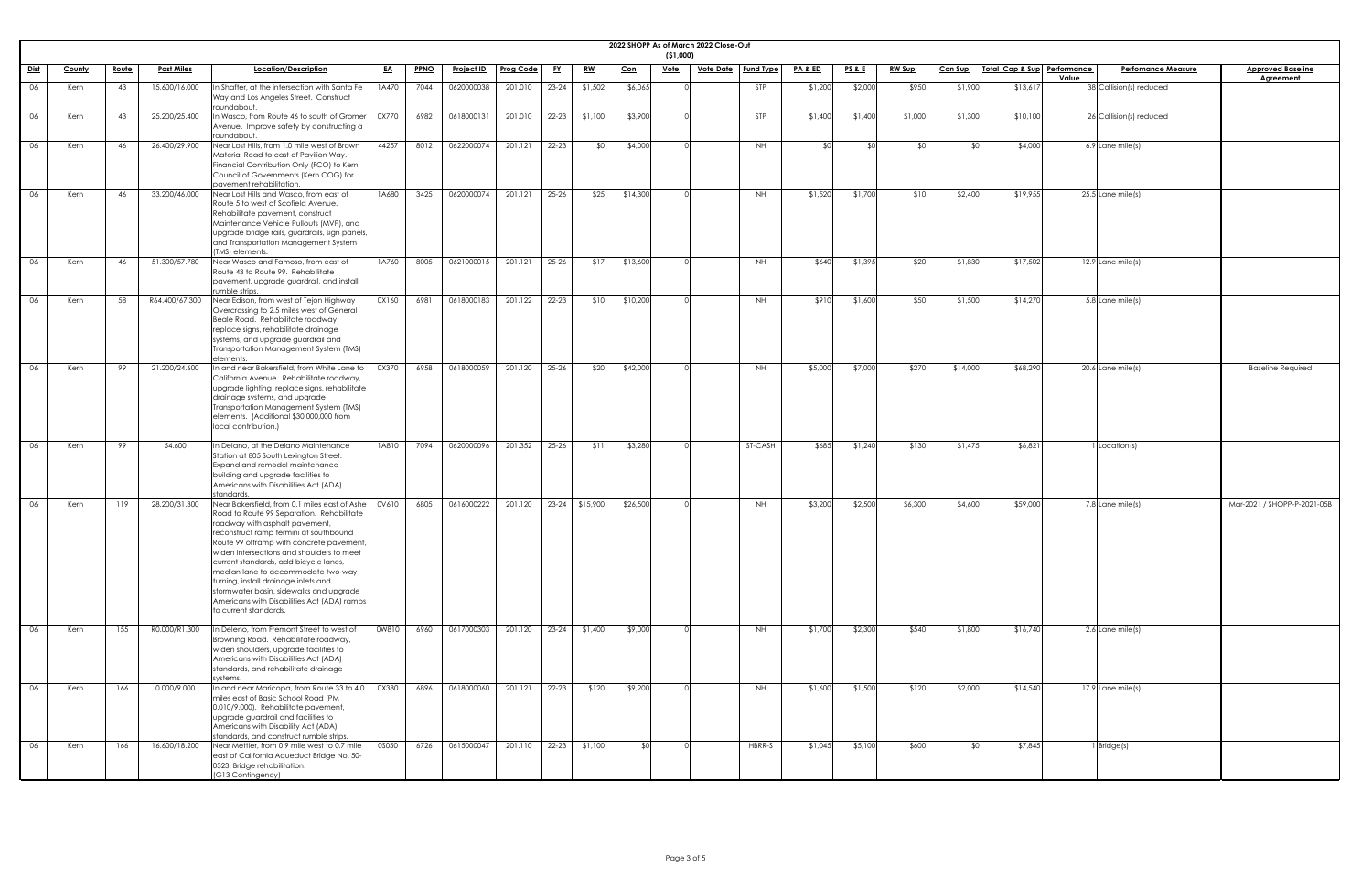| <u>Baseline</u><br>men <u>t</u> |  |
|---------------------------------|--|
|                                 |  |
|                                 |  |
|                                 |  |
|                                 |  |
|                                 |  |
|                                 |  |
|                                 |  |
|                                 |  |
|                                 |  |
|                                 |  |
|                                 |  |
|                                 |  |
|                                 |  |
|                                 |  |
|                                 |  |
|                                 |  |
|                                 |  |
|                                 |  |
|                                 |  |
|                                 |  |
|                                 |  |
|                                 |  |
|                                 |  |
|                                 |  |
|                                 |  |
|                                 |  |
|                                 |  |
|                                 |  |
|                                 |  |
|                                 |  |
|                                 |  |
|                                 |  |
|                                 |  |
|                                 |  |
|                                 |  |
|                                 |  |
|                                 |  |
|                                 |  |
|                                 |  |
|                                 |  |
|                                 |  |
|                                 |  |
|                                 |  |
|                                 |  |
|                                 |  |
|                                 |  |
|                                 |  |
|                                 |  |
|                                 |  |
|                                 |  |
|                                 |  |

|      |               |              |                   |                                                                                                                                                                                                                                                                                                                                                                                                                     |              |             |                   |                  |           |           |            | ( \$1,000)  | 2022 SHOPP As of March 2022 Close-Out |                  |                    |                 |               |                |                             |                           |                          |
|------|---------------|--------------|-------------------|---------------------------------------------------------------------------------------------------------------------------------------------------------------------------------------------------------------------------------------------------------------------------------------------------------------------------------------------------------------------------------------------------------------------|--------------|-------------|-------------------|------------------|-----------|-----------|------------|-------------|---------------------------------------|------------------|--------------------|-----------------|---------------|----------------|-----------------------------|---------------------------|--------------------------|
| Dist | <b>County</b> | <u>Route</u> | <b>Post Miles</b> | Location/Description                                                                                                                                                                                                                                                                                                                                                                                                | <u>EA</u>    | <b>PPNO</b> | <b>Project ID</b> | <b>Prog Code</b> | <u>FY</u> | <u>RW</u> | <u>Con</u> | <u>Vote</u> | <u>Vote Date</u>                      | <b>Fund Type</b> | <u>PA &amp; ED</u> | <b>PS&amp;E</b> | <u>RW Sup</u> | <b>Con Sup</b> | Total Cap & Sup Performance | <b>Perfomance Measure</b> | <b>Approved Baseline</b> |
|      |               |              |                   |                                                                                                                                                                                                                                                                                                                                                                                                                     |              |             |                   |                  |           |           |            |             |                                       |                  |                    |                 |               |                |                             | Value                     | <b>Agreement</b>         |
| 06   | Kern          | 184          | 0.800/8.600       | Near Bakersfield, from Dunnsmere Street to<br>Breckenridge Road. Upgrade Americans<br>with Disabilities Act (ADA) curb ramps, instal<br>bike lanes, cold plane pavement, place<br>Hot Mix Asphalt (HMA) and Rubberized Hot<br>Mix Asphalt (RHMA) pavement, and<br>construct sidewalks, bus turnouts, and<br>improve pedestrian crossings as complete<br>streets elements.                                           | 0U290        | 6803        | 0616000001        | 201.120          | 22-23     | \$2,230   | \$19,800   |             |                                       | NH               | \$2,425            | \$3,000         | \$2,200       | \$3,400        | \$33,055                    | 21.6 Lane mile(s)         |                          |
| 06   | Kern          | 223          | 1.900/10.400      | Near Bakersfield, from Route 5 to Costajo<br>Road. Rehabilitate roadway, replace signs,<br>upgrade guardrail, and install rumble strips.                                                                                                                                                                                                                                                                            | <b>1C060</b> | 3019        | 0621000014        | 201.122          | $24 - 25$ | \$67      | \$8,800    |             |                                       | NH.              | \$970              | \$1,380         | \$20          | \$1,515        | \$12,752                    | $17.0$ Lane mile(s)       |                          |
| 06   | Kern          | 223          | R20.100/21.300    | In and near Arvin, from west of Comanche<br>Drive to St Thomas Street. Rehabilitate<br>pavement and drainage systems, replace<br>sign panels, and upgrade Transportation<br>Management System (TMS) elements.                                                                                                                                                                                                       | 0Y150        | 6984        | 0619000002        | 201.121          | $24 - 25$ | \$81      | \$3,750    |             |                                       | NH.              | \$750              | \$1,050         | \$28          | \$820          | \$6,479                     | 4.5 Lane mile(s)          |                          |
| 06   | Kings         | 41           | 0.000/15.500      | Near Kettleman City, from Kern County line<br>to 0.5 mile south of Route 5. Rehabilitate<br>pavement, construct rumble strips, and<br>rehabilitate sign structures and drainage<br>systems.                                                                                                                                                                                                                         | 0Y170        | 6988        | 0619000004        | 201.121          | $24 - 25$ | \$30      | \$18,500   |             |                                       | NH.              | \$1,400            | \$1,700         | \$60          | \$2,800        | \$24,490                    | 31.2 Lane mile(s)         |                          |
| - 06 | Kings         | - 41         | 16.600/16.900     | Near Kettleman City, from 0.1 mile south to<br>0.2 mile north of Bernard Drive. Construct<br>roundabout                                                                                                                                                                                                                                                                                                             | 0X950        | 7031        | 0619000078        | 201.010          | 23-24     | \$2,238   | \$6,464    |             |                                       | <b>STP</b>       | \$1,700            | \$2,200         | \$1,300       | \$2,600        | \$16,502                    | 43 Collision(s) reduced   |                          |
| 06   | Kings         | - 41         | 20.000/28.400     | Near Kettleman City, from Quail Avenue to<br>Nevada Avenue. Rehabilitate roadway,<br>upgrade lighting and guardrail, replace<br>signs, construct rumble strips, and install<br>Transportation Management System (TMS)<br>elements.                                                                                                                                                                                  | <b>OU460</b> | 6928        | 0615000309        | 201.122          | $22 - 23$ | \$90      | \$18,200   |             |                                       | NH.              | \$1,000            | \$1,900         | <b>\$20</b>   | \$2,700        | \$23,910                    | $16.8$ Lane mile(s)       |                          |
| 06   | Kings         | 41           | 28.400/R39.800    | Near Stratford, from Nevada Avenue to<br>Route 198. Rehabilitate pavement, replace<br>signs, upgrade guardrail, construct rumble<br>strips, rehabilitate drainage systems, and<br>upgrade facilities to Americans with<br>Disabilities Act (ADA) standards.                                                                                                                                                         | 0W820        | 6935        | 0617000304        | 201.121          | $23 - 24$ | \$170     | \$16,400   |             |                                       | NH.              | \$1,800            | \$1,800         | \$130         | \$3,100        | \$23,400                    | $23.0$ Lane mile(s)       |                          |
| - 06 | Madera        | 99           | 6.900/R7.500      | Near the city of Madera, at Cottonwood<br>Creek Bridge No. 41-065R, No. 41-0065L and<br>No. 41-0065S. Biological monitoring for<br>parent project EA 0V120.                                                                                                                                                                                                                                                         | 0V121        | 6857A       | 0622000003        | 201.110          | $24 - 25$ | \$13      | \$380      |             |                                       | RMRA             |                    | \$450           |               | \$160          | \$1,004                     | $0$ Bridge $(s)$          |                          |
| 06   | Madera        | 99           |                   | In Bakersfield and cities of Madera and<br>Fresno, on Routes 99, 41, 58 and 178 at<br>various pump plant locations. Rehabilitate<br>four pump plants.                                                                                                                                                                                                                                                               | 1A740        | 8004        | 0620000093        | 201.151          | $25 - 26$ | \$150     | \$5,770    |             |                                       | RMRA             | \$690              | \$990           | \$110         | \$1,340        | \$9,050                     | 4 Pump plant(s) (ea)      |                          |
| 06   | Madera        | 145          | 8.000/12.000      | In and near the city of Madera, from south<br>of Avenue 13 to 1.0 mile north of Tozer<br>Street. Rehabilitate pavement, install<br>Transportation Management System (TMS)<br>elements, construct rumble strips, replace<br>signs, rehabilitate drainage systems, install<br>street lighting, construct curb<br>extensions/bulb-outs, and restripe roadway<br>to install bike lanes as complete streets<br>elements. | 0Y180        | 7005        | 0619000005        | 201.121          | $23 - 24$ | \$300     | \$13,400   |             |                                       | NH.              | \$800              | \$1,275         | \$340         | \$2,000        | \$18,115                    | $10.8$ Lane mile(s)       |                          |
| 06   | Madera        | 233          | 1.800/3.880       | In Chowchilla, from Avenue 24 1/2 to Route<br>99. Rehabilitate pavement and upgrade<br>Transportation Management System (TMS)<br>elements, roadside signs, and guardrail.                                                                                                                                                                                                                                           | 0W860        | 7095        | 0619000224        | 201.121          | 24-25     | \$140     | \$5,400    |             |                                       | NH.              | \$660              | \$980           | \$30          | \$790          | \$8,000                     | 6.5 Lane mile(s)          |                          |
| 06   | Tulare        | 63           | 5.800/L7.970      | In Visalia, from south of Caldwell Avenue to<br>Route 198. Rehabilitate pavement,<br>upgrade Transportation Management<br>System (TMS) elements, replace signs, and<br>upgrade facilities to Americans with<br>Disabilities Act (ADA) standards.                                                                                                                                                                    | 0X700        | 7008        | 0619000009        | 201.121 22-23    |           | \$365     | \$11,800   |             |                                       | <b>NH</b>        | \$1,220            | \$2,350         | \$1,000       | \$2,500        | \$19,235                    | 18.5 Lane mile(s)         |                          |